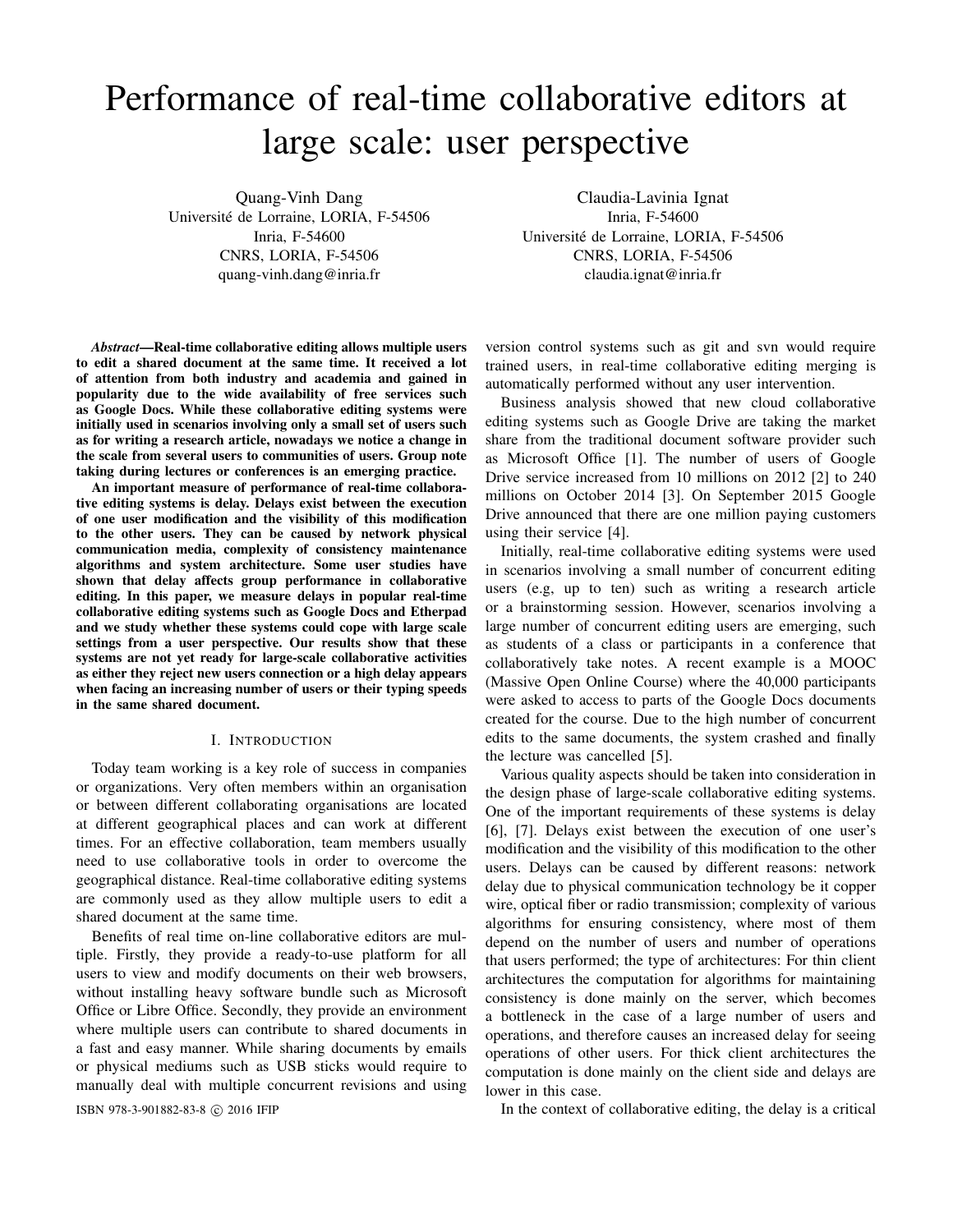concern and it has a great influence on the performance and behavior of users [7]. By studying users' behavior in realtime collaborative note taking with artificial added delay, Ignat et al [6] claimed that "delay increases grammatical errors and redundancy, resulting in a decreased quality of the task content". However, delay has not been addressed at its desired level in the development of real-time collaborative editing systems.

In this paper, we aim at measuring the performance of realtime collaborative editing systems from users point of view. More precisely, we measure the perceived delay by users in online real-time collaborative editing systems in their normal working environment, i.e. using web browsers.

Setting up an experiment with numerous real users that edit concurrently a shared document would not be possible with current tools. Existing tools restrict the number of users editing a document and most of them are not open-source in order to allow code instrumentation for delay measurement. We instead simulated user behavior by means of agents that use popular web-based real-time collaborative editing services currently available in the market: Google  $Docs<sup>1</sup>$  and Etherpad<sup>2</sup>.

The paper is structured as follows. We start by describing the set-up of our experiments: how we modeled and simulated user behavior and how we measured delays. We next present the performance evaluation of Google Docs and Etherpad and discuss the results obtained. We finally provide concluding remarks.

# II. EVALUATION SETTINGS

#### *A. User Behavior*

We define user behavior as a set of the following actions, which can be further extended:

- Start a web browser instance (Firefox, Chrome, Internet Explorer, Safari, Edge, etc.).
- Surf to the dedicated web page of a collaborative editor.
- Load a shared document.
- Perform modifications by inserting and/or deleting characters in the document.
- Interact with buttons on the web page by using mouse / pointing system.
- Close the web browser, since current collaborative editors automatically save user changes.

#### *B. Simulation Settings*

In order to simulate the real user behavior on web browsers, we selected Selenium [8], which has been widely accepted in web-based testing community [9].

The simulation is distributed on multiple computers<sup>3</sup>. Three types of simulated users have been defined:

- 1) Writer: writes a specific string to the shared document.
- 2) Reader: waits and reads the specific string from the writer.

3) DummyWriter: writes random strings to the shared document. Random strings are different from the specific string. DummyWriters are used to simulate concurrent users.

Each simulator (Writer, Reader, DummyWriter) performs its task on different Google Chrome browser window. The delay is measured by the time period between the moment the specific string is written by the Writer and the moment when the specific string is read by the Reader. In order to avoid clock synchronisation issues, both Reader and Writer are executed on the same computer.

#### *C. Experiment Settings*

For each real-time collaborative editing system, i.e. Google Docs and Etherpad, we measured the performance (delay) in different settings by varying the number of users who modify the document at the same time, and their typing speed, i.e. the number of characters each user types to the document in one second.

As the number of users that can concurrently modify a document in Google  $Docs<sup>4</sup>$  is limited to 50, we varied the number of users from one to 50. The usual range of user typing speed is 2–4 characters per second [10]. We also considered that higher speeds could be achieved by performing cut and paste operations on large blocks of text. We therefore varied the typing speed from one to 8 characters per second.

We created five shared documents and then evaluated the delays in turn on each of these documents and for each combination of settings (number of users and typing speed). In order to further eliminate random effects on the performance achieved, for each of the shared document and for each combination of settings, we repeated the experiment four times.

We used five local computers located at Inria Grand-Est, Nancy, France with the corresponding configuration features described in Table I. Clients simulating user behavior were executed on one of these computers: the Writer and Reader are executed by the first computer (with CPU Intel i7 720QM), and the DummyWriters are executed by other computers. DummyWriters are assigned to computers in a load balancing fashion: during the experiment when the number of clients, i.e. DummyWriters, is increased, each new DummyWriter is executed on the computer running the minimum number of clients with respect to its capacity, i.e. CPU and memory. We report the maximum number of DummyWriter which are executed on each computer in the third column of Table I.

# III. RESULTS

In this section, we present and discuss the performance evaluation results of two popular real-time collaborative editing systems: Google Docs and Etherpad.

<sup>1</sup>https://docs.google.com

<sup>2</sup>http://etherpad.org

<sup>&</sup>lt;sup>3</sup>The implementation is available at https://github.com/vinhqdang/ collaborative\_editing\_measurement

<sup>4</sup>https://support.google.com/docs/answer/2494827?hl=en as on 15-Feb-2016.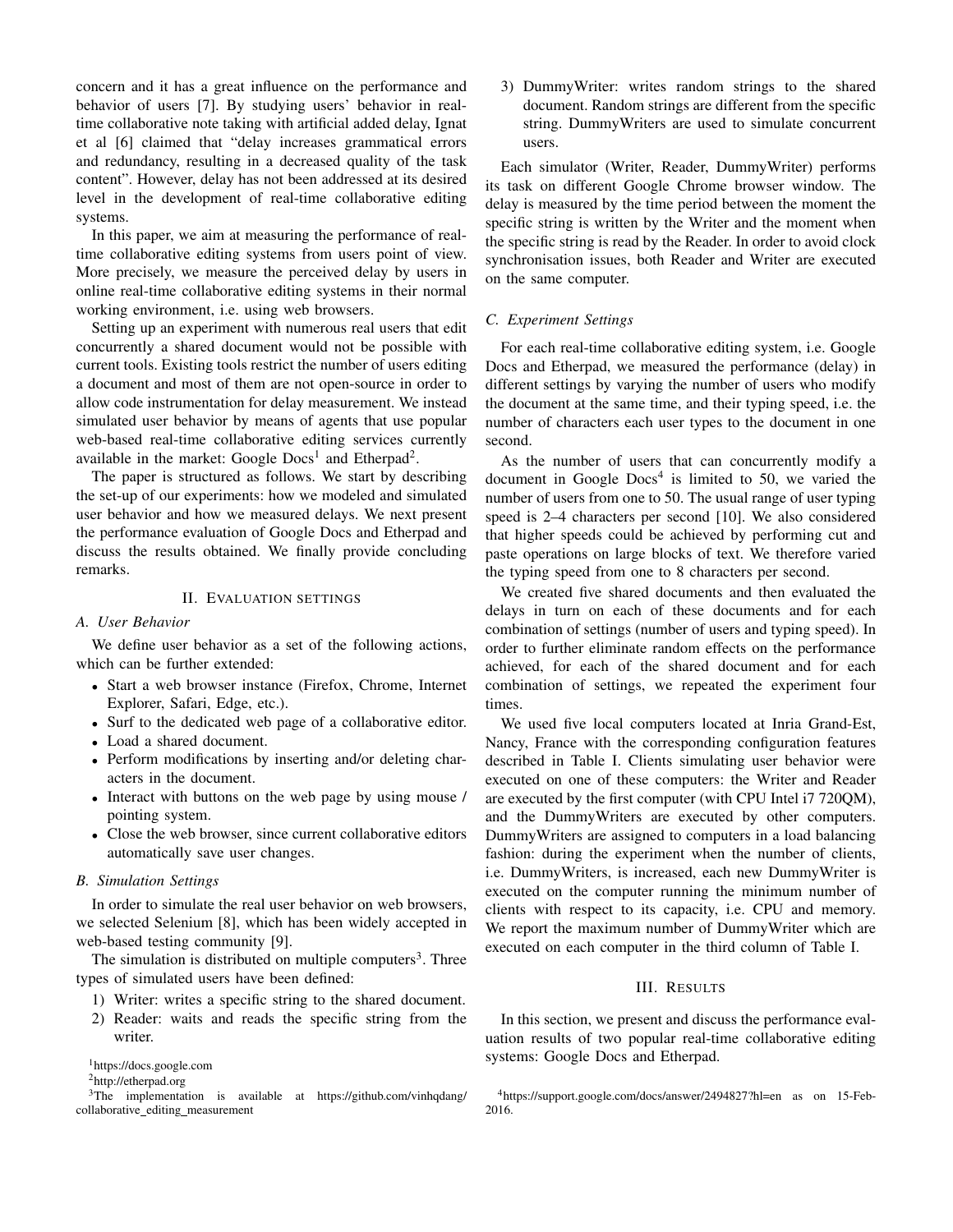TABLE I THE EXPERIMENT CONFIGURATION

| <b>CPI</b> I           | Memory | Number of simulated users |
|------------------------|--------|---------------------------|
| Intel i7 7200M         | 8 GB   |                           |
| Intel Xeon W3550       | 8 GB   | 15                        |
| Intel Xeon W3520       | 8 GB   | 15                        |
| Intel Core 2 Duo E6850 | 4 GB   | 10                        |
| Intel Core 2 Duo E6550 | 4 GB   |                           |

# *A. Google Docs*

Google Docs is the most popular real-time collaborative editing system today. The service was introduced in 2007, and quickly attracted over one million users [1], [2].

The results of performance evaluation of Google Docs are displayed in Figures 1–5 for different typing speeds. The delays mean value line depicted in each figure shows the increasing trend of delay with an increasing number of users that join and modify the shared documents at the same time.

The above graphs show a very interesting feature of Google Docs. When the number of users is less than ten, Google Docs provides a very good and stable performance. The delays are very small and stable meaning that the performance of the system has not been affected when the number of users increases from one to ten. However, when the number of users exceeds ten, the performance of Google Docs decreases quickly, meaning that the delay increases significantly. This might be an explanation for the limit of 50 concurrent users specified by the Google Docs documentation.

The results also show us another interesting property of Google Docs: a higher typing speed leads to a higher dependency of delay on number of users. In other words, a higher typing speed will lead to a higher delay, and the delay also increases faster with the number of users.

We notice that it is very common to observe delays over ten seconds with Google Docs. Moreover, even if Google Docs documentation claimed that up to 50 users can modify a shared document at the same time, it is not always the case. We only can simulate 50 users if the typing speed of users is one character per second. Otherwise, if we increase the typing speed, a maximum of 38 users can log in and use the service. Additional users cannot use the system as they are repeatedly displayed the following message at login "Wow this file is really popular! Some tools might be unavailable until the crowd clears".

# *B. Etherpad*

Etherpad is a popular open-source web based collaborative platform, with the first version being released in 2008. Etherpad is currently being used by many open-source and nonprofit organizations, such as Wikimedia<sup>5</sup>.

In order to evaluate the performance of Etherpad, we installed the source code provided by Etherpad development team<sup>6</sup> on our own server (Intel Xeon W3550) and performed



Fig. 1. Performance of Google Docs with a typing speed of one character / second



Fig. 2. Performance of Google Docs with a typing speed of two characters / second



Fig. 3. Performance of Google Docs with a typing speed of four characters / second

<sup>5</sup>https://etherpad.wikimedia.org

<sup>6</sup>http://etherpad.org/\#download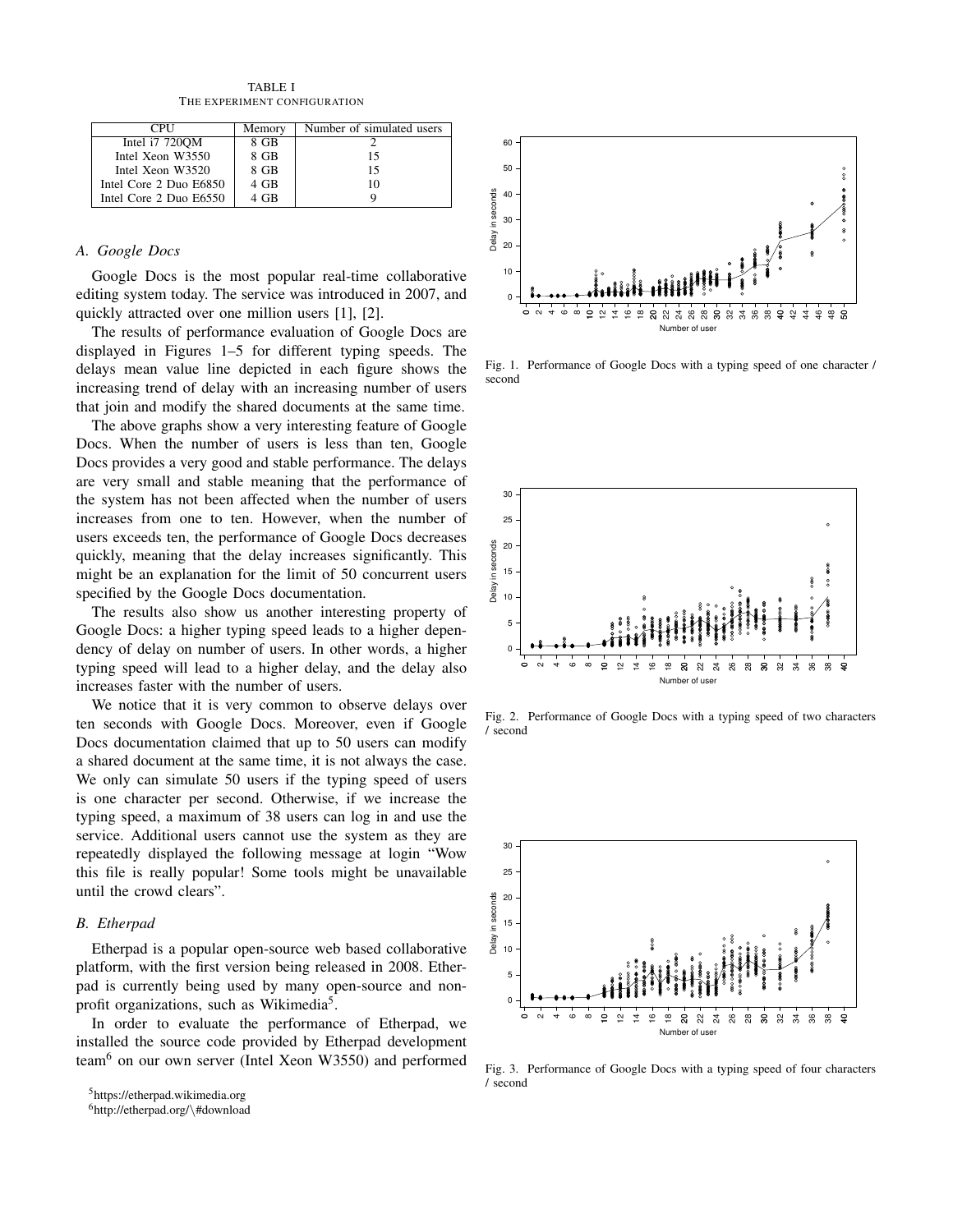

Fig. 4. Performance of Google Docs with a typing speed of six characters / second



Fig. 5. Performance of Google Docs with a typing speed of eight characters / second

the same evaluation method that we previously described for Google Docs. We applied all default settings of Etherpad (i.e. we used dirtyDB as the underlying database), and maintained the same evaluation settings as in the case of Google Docs.

When the number of users is less than ten, we observe a similar phenomenon as Google Docs: Etherpad responds quickly to users' modifications, and delays are small and stable. However, when the number of users exceeds ten, Etherpad starts rejecting connections from new users, as it can be seen in the screenshot in Figure 6.

We can conclude that, Etherpad cannot be used by more than ten users that concurrently modify the shared document at the same time.

#### IV. DISCUSSION

# *A. Source of delay*

As previously mentioned, in real-time collaborative editing, delays can appear because of network due to the structure and configuration of the Internet, which basically operates on the "best effort" principle, trying to deliver data from a computer to other ones as fast as possible but without any guarantee of time bound. Delays are also due to the collaborative editing systems architecture such as client-server, peer-to-peer, thin or



Fig. 6. Etherpad rejects users' connection when the number of users exceeds ten

thick client. Moreover, delays are due to the synchronisation algorithms implemented by each system.

In this paper, we measured the delay with different number of users and typing speeds. The delay the real users observe depends on how many users are modifying the sharing document at the same time, and how fast they are typing. However, we could not perform a more in-depth analysis on the reasons of delay as information about the inside architecture and algorithms used in Google Docs is not available and we could not take into account all the network infrastructure from our computers to Google Docs server.

During the experiments, we monitored the network bandwidth and CPU usage on our experimental computers<sup>7</sup>. The monitoring logs showed that our computers never consume more than 30% of CPU usage, and the incoming/outgoing network bandwidth is always less than 100 Kilobytes per second, which can be easily satisfied with the Internet connection today [11].

# *B. Sharing limit*

Both Google Docs and Etherpad, the two popular real-time collaborative editing systems today, do not support a large number of users. Etherpad stops to accept new incoming users when the number of current users is more than ten. Google Docs claims that the service can support up to 50 users that can modify the shared document at the same time. However, this is true only if these users type at slow speed (1 character / second). Otherwise, the service cannot support more than 38 users that modify the shared document at the same time.

Therefore, Google Docs and Etherpad are not suitable for large-scale collaborative editing activities today, where hundreds of persons can share and modify a document such as a notes in events, meetings, conferences or MOOCs.

#### *C. Effect on users*

The effect of delay on users' behavior in collaborative editing has been studied in [6], [12]. Twenty groups of four students from a French university have been recruited to

<sup>7</sup>CPU usage and network bandwidth were monitored by using *multiload indicator*, which is available at https://launchpad.net/indicator-multiload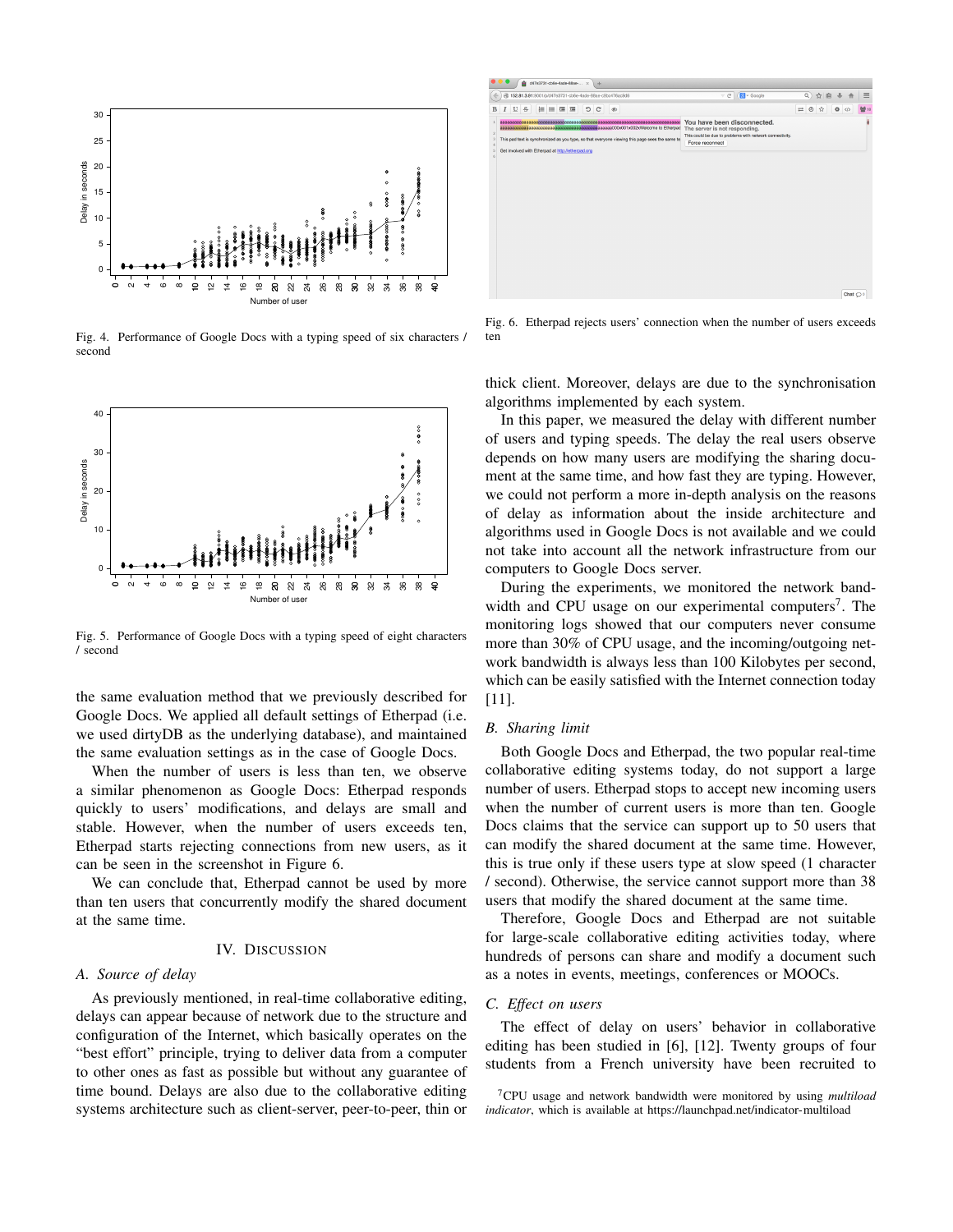perform an experiment including several tasks in collaborative editing. Users were asked to perform each collaborative task using the Etherpad collaborative editor under instructions that demanded interleaved work. Users were allowed to coordinate themselves by using the chat available in Etherpad. Without informing participants, delays were intentionally added, i.e. the server has been programmed to wait a certain amount of time before sending data to clients. The artificial delay levels included two, four, six, eight and ten seconds, which are realistic as we discussed in Section III. Each group had to perform the required tasks under a constant but undeclared delay in the propagation of changes between group members. Software recorded each user's desktop activity, including task performance as well as chat for coordination.

The task where users were provided with a list of movies and asked to search for the release date of those movies and then sort them in an ascending order according to the release date was analysed in [12]. For the analysis of the collected data outcome metrics for measuring the quality of the realised task but also process metrics for analysing user behaviour during achievement of the tasks were introduced: a sorting accuracy based on the insertion sort algorithm, average time per entry, strategies (tightly coupled or loosely coupled task decomposition of the task), chat behavior and collisions between users. It has been found that delay slows down participants which decrements the outcome metric of sorting accuracy. Tightly coupled task decomposition enhances outcome at minimal delay, but participants slow down with higher delays. A loosely coupled task decomposition at the beginning leaves a poorly coordinated tightly coupled sorting at the end, requiring more coordination as delay increases.

The note taking task where users listened to an interview about cloud computing and took notes during this time was analysed in [6]. It has been noticed that due to delay, notes about the same topic were taken two, three and even four times. What happened is that when two users want to take notes on the same topic, in the presence of delay, changes of one user are not immediately visible to the other user, so a user thinks that the other user is not taking notes, so he/she is taking the notes. In that way, finally, the notes are in double. If more than two users try to take notes simultaneously, finally the same idea will appear three or even four times. It was found that the error rate is higher for groups that experienced a higher level of delay and redundancy is higher for groups in higher delay condition. Moreover, as delay increases the keywords depicted by users decreases. Groups were classified into two categories according to their declared experience in the domain of collaborative editing. For high experienced groups redundancy increases with the delay, but for low experienced groups the same tendency could not be observed. Chat behavior by means of number of accord words and definite determiners which together provides a common ground knowledge was considered as a measure of coordination. Low experienced groups used more coordination to manage redundancy. High experienced groups did not adjust their collaboration effort to manage redundancy.

A general hindrance of delay was observed in all analysed tasks. Delay destroys the value of collaborative editing and forces independent, redundant work.

Delays measured in GoogleDocs when the number of users exceeds ten are largely superior to the artificial delays experienced in [6], [12]. We therefore expect that a high hindrance of delay will be experienced in Google Docs in scenarios of collaborative editing that involve a large number of users that concurrently modify a shared document.

# *D. Implications for design*

Our primary purpose is to demonstrate the delay users could observe in popular real-time collaborative editing systems available in the market, and we showed that delay is a fact in current real-time collaborative editing systems. In the scale of more than ten users to modify the sharing document at the same time, delay can come up to 50 seconds.

Usually, in distributed computing, delays could appear due to traffic congestion when the amount of data transferred between nodes overcomes the capability of the network [13]. However, as we presented in Section IV-A, we did not observe the traffic congestion during our experiments. Therefore, we could suggest that the delay mostly comes from the architecture and implementation of the services.

As claimed in the official blog of Google Drive development team [14], Google Docs is relying on the Jupiter algorithm [15] for synchronization between nodes. This might not be the best choice of algorithm to be used in collaborative editing at large scale, because the Jupiter algorithm, which belongs to Operational Transformation family of synchronisation solutions [16] requires a lot of computation on the server side, which increases the delay users observe in large-scale settings. Different algorithms such as CRDT [17], [18], standing for *Conflict-free Replicated Data Type* should achieve a better performance in large-scale collaborative editing and feature smaller delays [19]. Moreover, CRDT-based algorithms on strings should achieve better performance than character-based CRDT algorithms [20], [21].

Notifying delay to users could be implemented in realtime collaborative editing services. As suggested by several researches [6], [7], notified delay could let the users adapt their behaviors for the context. However, the delay notification has not been implemented yet in the real-time collaborative editing systems.

## V. CONCLUSIONS

In this paper, we presented the performance measurement in term of delay in popular real-time editing services in the market. We demonstrated that, delay is a fact and high delay will appear and increase if there are more users joining to modify the shared document at the same time, or the users increase their typing speed. We demonstrated that the existing real-time collaborative systems are not yet ready for largescale collaborative activities, as they reject the new users' connection if the number of users in the system increases a certain limit.